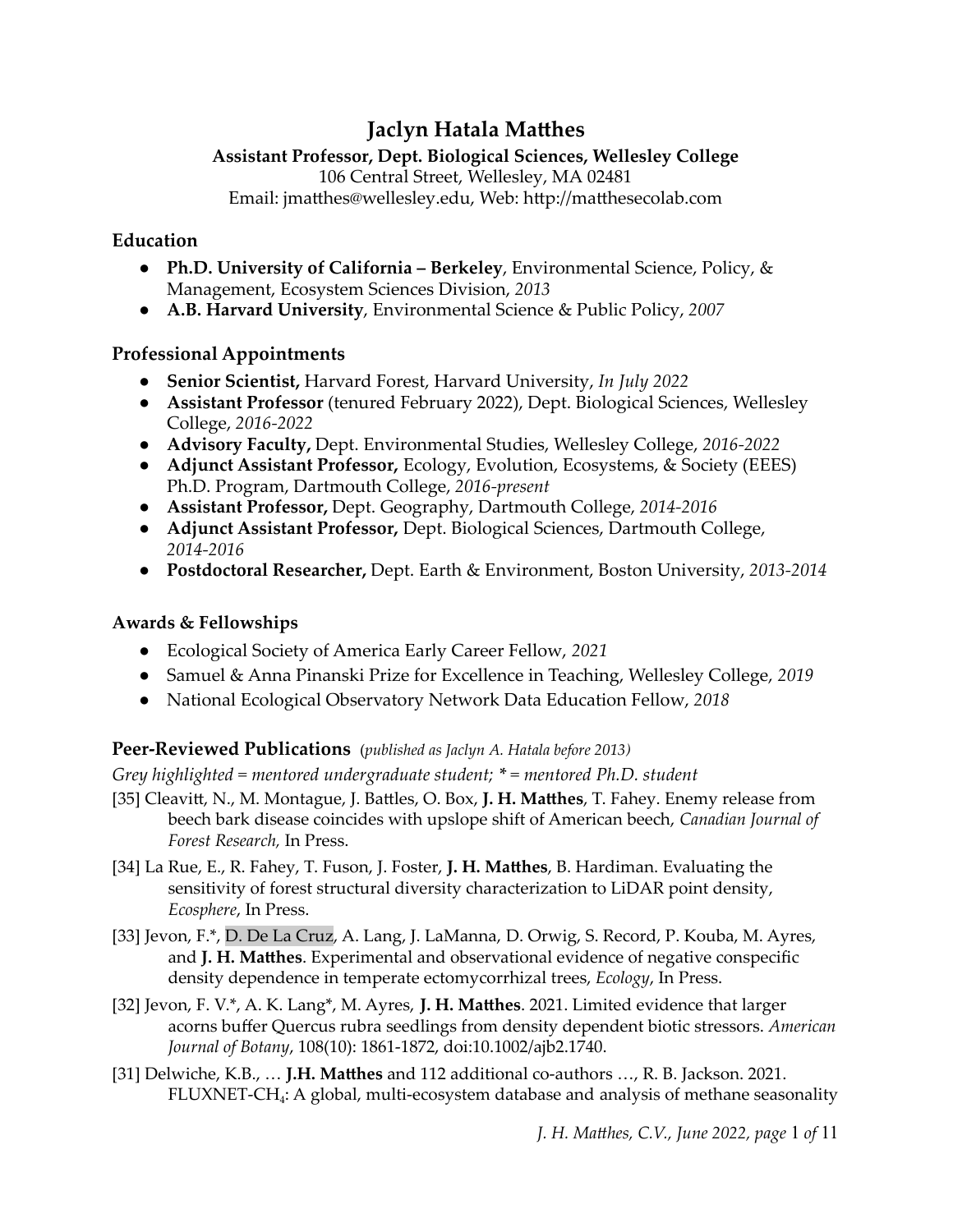from freshwater wetlands. *Earth System Science Data* 13(7): 3607–3689, doi:10.5194/essd-13-3607-2021.

- [30] Smith-Tripp, S., A. Griffith, V. Pasquarella, **J. H. Matthes**. 2021. Impacts of a regional multi-year insect defoliation event on seasonal runoff ratios and instantaneous streamflow characteristics. *Ecohydrology,* e2332, doi:10.1002/eco.2332.
- [29] Lang, A. K.\*, F. V. Jevon\*, C. Vietorisz, M. Ayres, **J. H. Matthes**. 2021. Fine roots and mycorrhizal fungi accelerate leaf litter decomposition in a northern hardwood forest regardless of dominant tree mycorrhizal associations. *New Phytologist* 230(1): 316-326, doi:10.1111/nph.17155.
- [28] Farrell, K. J., K. C. Weathers, S. H. Sparks, J. A. Brentrup, C. C. Carey, M. C. Dietze, J. R. Foster, K. L. Grayson, **J. H. Matthes**, M. D. SanClements. 2021. Training the next generation of macrosystems scientists requires both interpersonal and technical skills. *Frontiers in Ecology & Environment* 19(1): 39-46, doi:10.1002/fee.2287.
- [27] Jevon, F. V.**\***, S. Record, J. Grady, A. K. Lang**\***, D. Orwig, M. Ayres, **J. H. Matthes**. 2020. Seedling survival declines with increasing conspecific density in a common temperate tree. *Ecosphere* 11(11): e03292, doi:10.1002/ecs2.3292.
- [26] Conrad-Rooney, E., A. Barker Plotkin, V. J. Pasquarella, J. Elkinton, J. L. Chandler, **J. H. Matthes**. 2020. Defoliation severity is positively related to soil solution nitrogen availability and negatively related to soil nitrogen concentrations following a multi-year invasive insect irruption. *AoB PLANTS* 12(6): 1-9, doi:10.1093/aobpla/plaa059.
- [25] Pastorello, G. Z., … **J. H. Matthes**, … 284 additional co-authors, D. Papale. 2020. The FLUXNET2015 dataset and the ONEFlux processing pipeline for eddy covariance data. *Scientific Data* 7:225, doi:10.1038/s41597-020-0534-3.
- [24] Russell, S. J., C. D. Vines, G. Bohrer, D. R. Johnson, J. A. Villa, R. Heltzel, C. Rey-Sanchez, **J. H. Matthes**. 2020. Quantifying CH<sub>4</sub> concentration spikes above baseline and attributing CH<sup>4</sup> sources to hydraulic fracturing activities by continuous monitoring at an off-site tower. *Atmospheric Environment* 228: 117452, doi:10.1016/j.atmosenv.2020.117452.
- [23] Lang, A. K.**\***, F. V. Jevon**\***, M. Ayres, **J. H. Matthes**. 2019. Higher soil respiration rate beneath arbuscular mycorrhizal trees in a northern hardwood forest is driven by associated soil properties. *Ecosystems*, doi.org/10.1007/s10021-019-00466-7.
- [22] Paradiso, E., F. V. Jevon**\***, **J. H. Matthes**. 2019. Fine root respiration is more strongly correlated with root traits than tree species identity. *Ecosphere* 10(11): e02944, doi:10.1002/ecs2.2944.
- [21] Jevon, F. V.**\***, A. W. D'Amato, C. W. Woodall, K. Griffin, M. Ayres, **J. H. Matthes**. 2019. Tree basal area and conifer abundance predict soil carbon stocks and concentrations in an actively managed forest of northern New Hampshire, USA. *Forest Ecology & Management* 451: 117534, doi:10.1016/j.foreco.2019.117534.
- [20] **Matthes, J. H.**, A. K. Lang**\***, F. V. Jevon**\***, S. Russell. 2018. Tree stress and mortality from emerald ash borer does not systematically alter short-term soil carbon flux in a mixed northeastern U.S. forest. *Forests* 9(1): 37, doi:10.3390/f9010037.
- [19] Rollinson, C., Y. Liu, A. Raiho, D. Moore, J. McLachlan, D. Bishop, A. Dye, A. Hessl, T. Hickler, **J. H. Matthes**, N. Pederson, B. Poulter, T. L. Quaife, K. Schaefer, J. Steinkamp, M. Dietze. 2017. Emergent climate and  $CO<sub>2</sub>$  sensitivities of net primary productivity in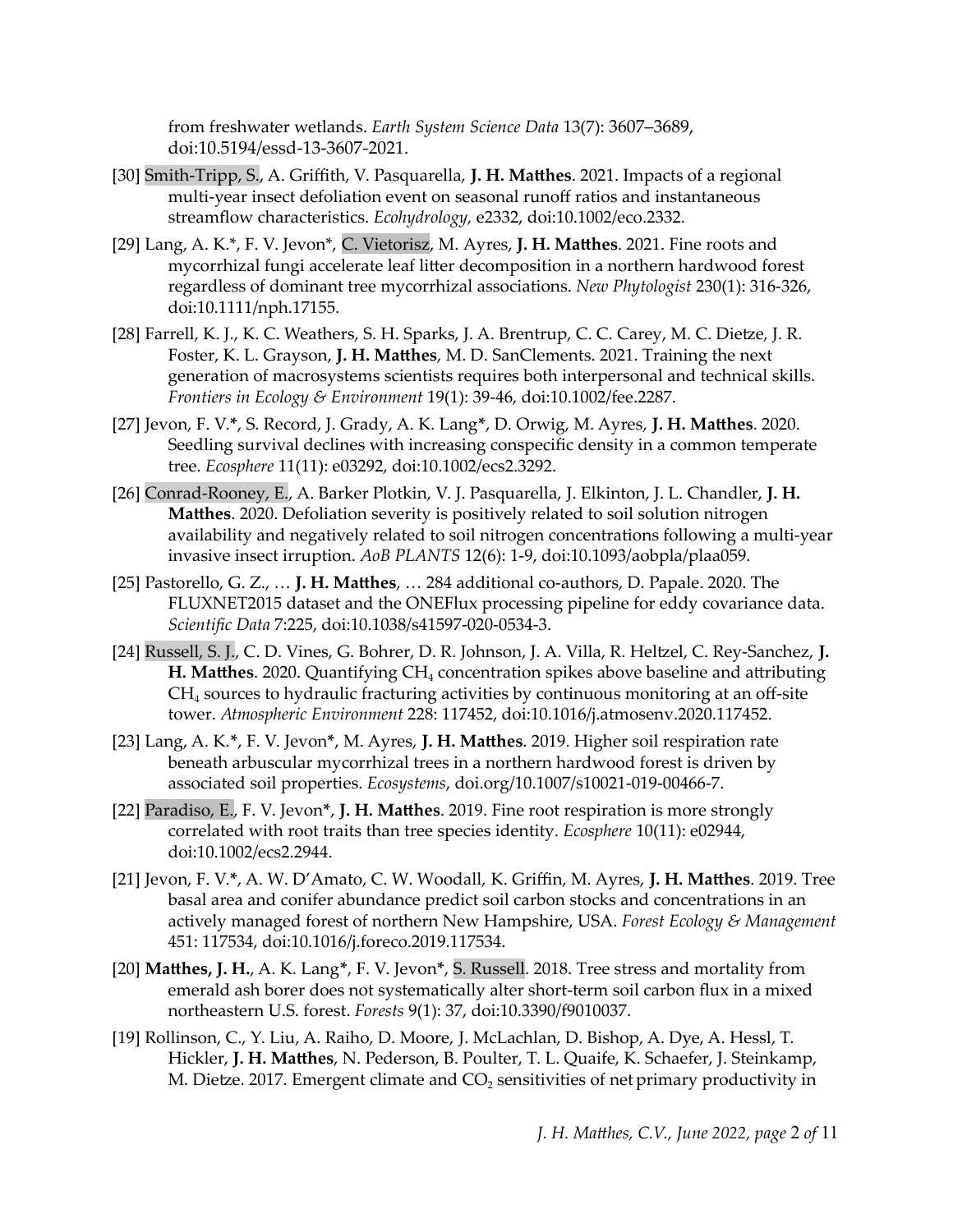ecosystem models do not agree with empirical data in temperate forests in Eastern North America. *Global Change Biology*, 23: 2755–2767, doi: 10.1111/gcb.13626.

- [18] Knox, S. H., I. Dronova, C. Sturtevant, P. Oikawa, **J. H. Matthes**, J. Verfaillie, D. Baldocchi. 2017. Using digital camera and Landsat imagery with eddy covariance data to model gross primary production in restored wetlands. *Agricultural and Forest Meteorology*, 237-238: 233-245, doi:10.1016/j.agformet.2017.02.020.
- [17] Goring, S. J., D. J. Mladenoff, C. V. Cogbill, S. Record, C. J. Paciorek, S. T. Jackson, M. C. Dietze, A. Dawson, **J. H. Matthes**, J. S. McLachlan, J. W. Williams. 2016. Novel and lost forests in the Upper Midwestern United States, from new estimates of Settlement-Era composition, stem density, and biomass. *PLoS One* 11(12): e0151935. doi:10.1371/journal. pone.0151935.
- [16] Poindexter, C. M., D. D. Baldocchi, **J. H. Matthes**, S. H. Knox, E. A. Variano. 2016. Overlooked methane transport process controls a significant portion of a wetland's methane emissions. *Geophysical Research Letters* 43(12): 6276-6284, doi:10.1002/2016GL068782.
- [15] Baldocchi, D. D., S. H. Knox, I. Dronova, J. Verfaillie, P. Oikawa, C. Sturtevant, **J. H. Matthes**, M. Detto. 2016. The impact of expanding flooded land area on the annual evaporation of rice. *Agricultural and Forest Meteorology* 223: 181-193, doi:10.1016/j.agrformet.2016.04.001.
- [14] Knox, S. H., **J. H. Matthes**, C. Sturtevant, P. Oikawa, J. Verfaillie, D. D. Baldocchi. 2016. Biophysical controls on interannual variability in ecosystem scale  $CO<sub>2</sub>$  and  $CH<sub>4</sub>$  exchange in a California rice paddy. *Journal of Geophysical Research – Biogeosciences* 121(3): 978-1001, doi: 10.1002/2015JG003247.
- [13] Anderson, F. E., B. Bergamaschi, C. Sturtevant, S. Knox, L. Hastings, L. Windham-Myers, M. Detto, E. L. Hestir, J. Drexler, R. L. Miller, **J. H. Matthes**, J. Verfaillie, D. Baldocchi, R. L. Snyder, R. Fujii. 2016. Variation of energy and carbon fluxes from a restored temperate freshwater wetland and implications for carbon market verification protocols. *Journal of Geophysical Research – Biogeosciences* 121(3): 777-795, doi: 10.1002/2015JG003083.
- [12] **Matthes, J. H.**, S. Goring, J. W. Williams, M. C. Dietze. 2016. Benchmarking historical CMIP5 land-climate feedbacks across the Upper Midwest and Northeastern United States. *Journal of Geophysical Research – Biogeosciences* 121(2): 523-535, doi: 10.1002/2015JG003175.
- [11] Sturtevant, C., B. Ruddell, S. H. Knox, J. Verfaillie, **J. H. Matthes**, P. Oikawa, D. D. Baldocchi. 2016. Identifying scale-emergent, non-linear, asynchronous processes of wetland methane exchange. *Journal of Geophysical Research – Biogeosciences,* 121(1): 188-204, doi:[10.1002/2015JG003054.](http://dx.doi.org/10.1002/2015JG003054)
- [10] **Matthes, J. H.**, S. H. Knox, C. Sturtevant, O. Sonnentag, J. Verfaillie, D. D. Baldocchi. 2015. Predicting landscape-scale  $CO<sub>2</sub>$  flux at a pasture and rice paddy with long-term canopy hyperspectral reflectance measurements. *Biogeosciences* 12: 4577-4594, doi:10.5194/bg-12-4577-2015*.*
- [9] Petrescu, A. M. R., A. Lohila,J.-P. Tuovinen, D. D. Baldocchi, A. Desai, N. Roulet, T. Vesala, A. J. Dolman, W. Oechel, B. Marcolla, T. Friborg, J. Rinne, **J. H. Matthes**, L. Merbold, A. Meijide, G. Kiely, M. Sottocornola, T. Sachs, D. Zona, A. Varlagin, D. Lai, E. Veenendaal, F.-J. Parmentier, U. Skiba, M. Lund, A. Hensen, J. van Huissteden, L. Flanagan, N.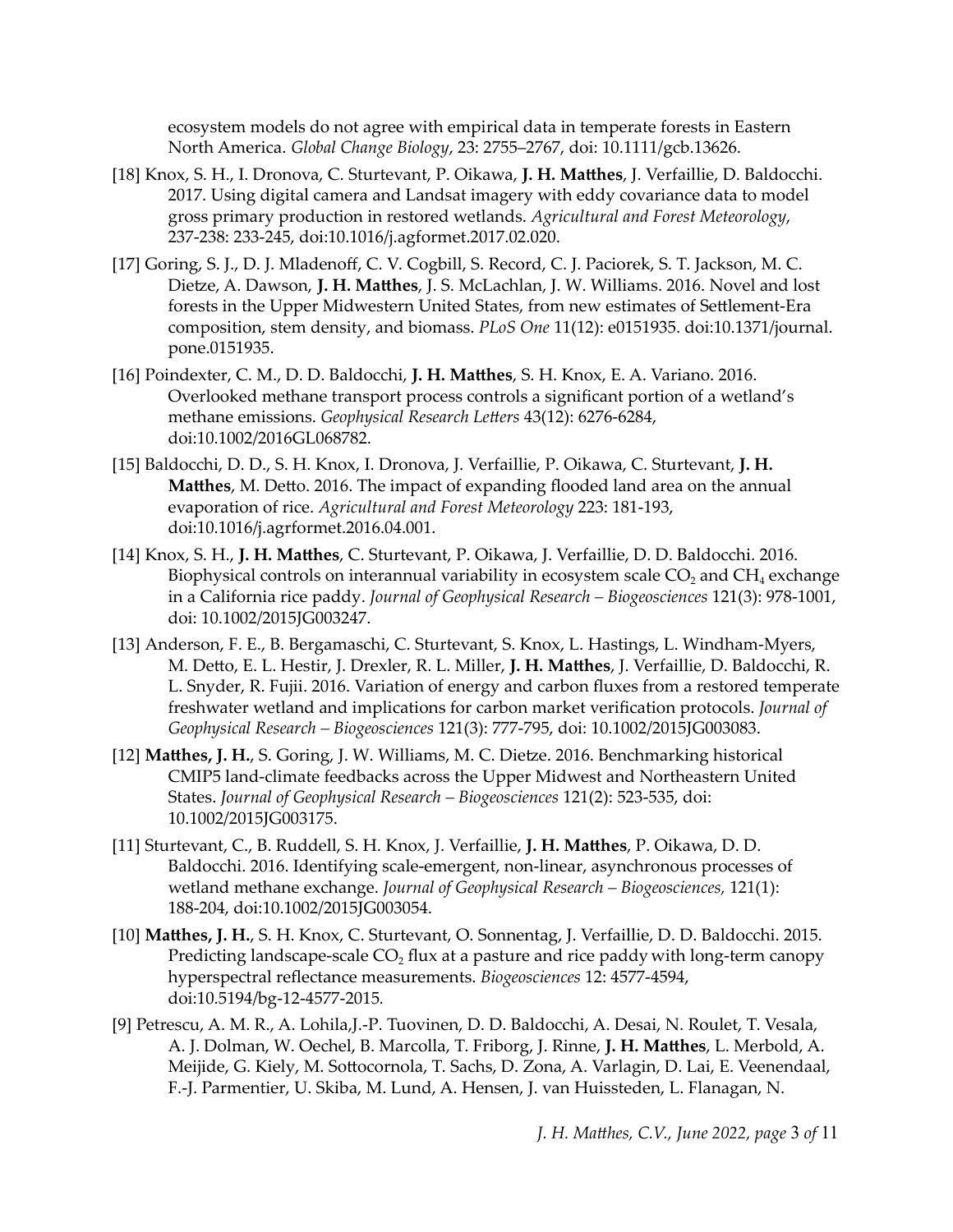Shurpali, T. Grünwald, E. Humphreys, M. Jackowicz-Korczyński, M. Aurela, T. Laurila, C. Grüning, C. Corradi, A. Schrier-Uijl, T. Christensen, M. Tamstorf, M. Mastepanov, P. Martikainen, S. Verma, C. Bernhofer, A. Cescatti. 2015. The uncertain climate footprint of wetlands under human pressure. *Proceedings of the National Academy of Sciences of the United States of America* 112(15): 4594-4599, doi: 10.1073/pnas.1416267112*.*

- [8] Knox, S. H., C. Sturtevant, **J. H. Matthes**, L. Koteen, J. Verfaillie, D. D. Baldocchi. 2015. Greenhouse gas budgets  $(CO_2)$  and  $CH_4$ ) of drained agricultural peatlands and restored wetlands in the Sacramento-San Joaquin Delta. *Global Change Biology* 21(2): 750-765*,* doi: 10.1111/gcb.12745*.*
- [7] Dietze, M. C. and **J. H. Matthes**. 2014. A general ecophysioloical framework for modeling the impact of pests and pathogens on forest ecosystems. *Ecology Letters* 17(11): 1418-1426*,* doi:10.1111/ele.12345*.*
- [6] **Matthes, J. H.,** C. Sturtevant, J. Verfaillie, S. H. Knox, D. D. Baldocchi. 2014. Parsing variability in  $CH<sub>4</sub>$  fluxes at a spatially heterogeneous wetland: Integrating multiple eddy covariance towers with high-resolution flux footprint analysis. *Journal of Geophysical Research – Biogeosciences* 119(7): 1322-1339*,* doi:10.1002/2014JG002642*.*
- [5] **Hatala, J. A.**, M. Detto, D. D. Baldocchi. 2012. Gross ecosystem productivity causes a diurnal pattern in methane flux from rice. *Geophysical Research Letters* 39(6): L06409*,* doi:10.1029/2012GL051303.
- [4] **Hatala, J. A.**, M. Detto, O. Sonnentag, S. J. Deverel, J. Verfaillie, D. D. Baldocchi. 2012. Greenhouse gas (CO<sub>2</sub>, CH<sub>4</sub>, H<sub>2</sub>O) fluxes from drained and flooded agricultural peatlands in the Sacramento-San Joaquin Delta. *Agriculture, Ecosystems & Environment* 150: 1-18, doi: 10.1016/j.agee.2012.01.009.
- [3] Ma, S., D. D. Baldocchi, **J. A. Hatala**, M. Detto, J. Curiel-Yuste. 2012. Are rain-induced ecosystem respiration pulses enhanced by legacies of antecedent photodegradation in semi-arid environments? *Agricultural and Forest Meteorology* 144-145: 203-213[,](http://dx.doi.org/10.1016/j.agrformet.2011.11.007) [doi:10.1016/j.agrformet.2011.11.007](http://dx.doi.org/10.1016/j.agrformet.2011.11.007)*[.](http://dx.doi.org/10.1016/j.agrformet.2011.11.007)*
- [2] **Hatala, J. A.**, M. C. Dietze, R. L. Crabtree, D. Six, K. Kendall, and P. M. Moorcroft. 2011. An ecosystem-scale model for the spread of a host-specific fungal pathogen in the Greater Yellowstone Ecosystem. *Ecological Applications* 21(4): 1138-1153, [doi:10.1890/09-2118.1.](http://dx.doi.org/10.1890/09-2118.1)
- [1] **Hatala, J. A.**, K. Q. Halligan, R. L. Crabtree, and P. M. Moorcroft. 2010. Landscape-scale patterns of forest pest and pathogen damage in the Greater Yellowstone Ecosystem. *Remote Sensing of Environment* 114(2): 375-384, [doi:10.1016/j.rse.2009.09.008.](http://dx.doi.org/10.1016/j.rse.2009.09.008)

#### *Invited Book Chapter (not peer-reviewed)*

**Matthes, J. H.** and E. H. Matthes. 2018. 'The Clean Plate Club? Food Waste and Individual Responsibility'. *The Oxford Handbook of Food Ethics*, Eds. A. Barnhill, M. Budolfson, and T. Doggett, Oxford University Press.

#### **Research Grants & Contracts**

*External Funded Grants (Total Award Value = \$2,880,440; To Matthes* = *\$461,327)*

[5] 'Collaborative Proposal: Redefining the ecological memory of disturbance over multiple temporal and spatial scales in forest ecosystems', National Science Foundation, Division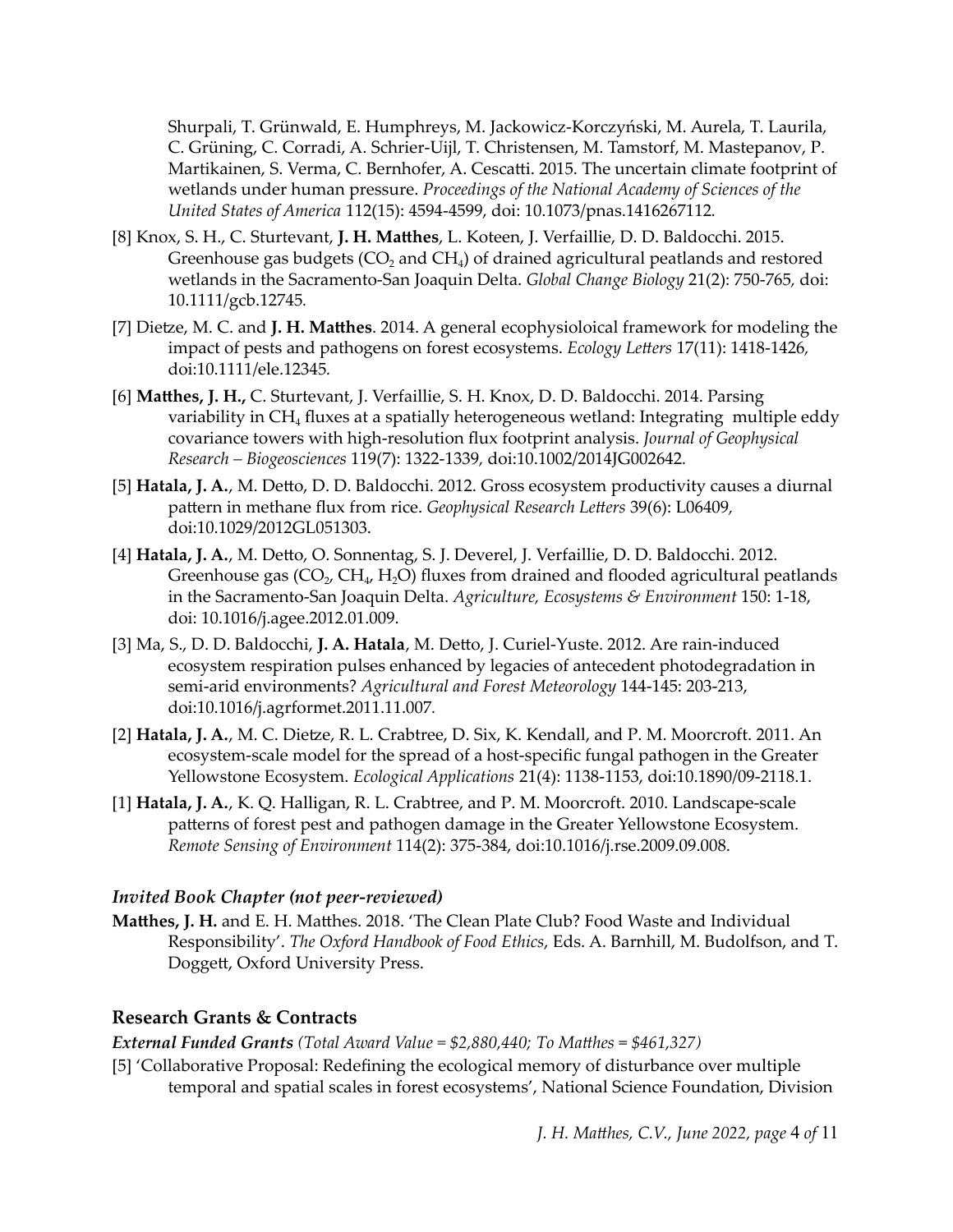of Environmental Biology, DEB-1945921, Lead PI: Neil Pederson, Harvard University, Total Budget: \$992,099, To Matthes: \$88,820.

- [4] 'Collaborative Research: MSA: Incorporating Canopy Structured Complexity to Improve Model Forecasts of Functional Effects of Forest Disturbance', National Science Foundation, MacroSystems Biology, EF-1926454, 9/1/2019-8/31/2021, Lead PI: Brady Hardiman, Purdue University, Total Award: \$299,384, To Matthes: \$29,622.
- [3] 'MSB-ECA: A generalized framework for modeling the impacts of forest insects and pathogens in the Earth System', National Science Foundation, MacroSystems Biology and Early NEON Science, EF-1638406, 01/01/17-12/31/18, PI: J. H. Matthes, Total: \$133,533.
- [2] 'LTER: Long-Term Ecological Research at the Hubbard Brook Experimental Forest', National Science Foundation, Long Term Ecological Research, Lead PI: Gary Lovett (Cary Institute of Ecosystem Studies), LTER-1637685, 02/01/17-01/31/23, co-PIs: J. H. Matthes and 21 others, Total Award: \$1,127,000, To Matthes: \$55,740.
- [1] 'UNS: Collaborative Research: Measurement and modeling of the pathways of potential fugitive methane emissions during hydrofracking', National Science Foundation, Chemical, Bioengineering, Environmental, and Transport Systems, NSF-1509297, 08/15/15 – 08/14/18 *no-cost extension to 08/15/19*, Lead PI: Gil Bohrer (Ohio State Univ.), co-PI: J.H. Matthes, Total Award: \$328,424, To Matthes: \$153,612.

#### *Small Grants for Research Travel & Pedagogical Development*

- Pedagogical Travel Grant to attend Foundational Open Science Skills Workshop, Wellesley College Educational Research & Development, 2020*,* \$1794.
- Ann E. Maurer Speaking Intensive Course development grant, Wellesley College Office of the Provost, *2018*, \$3500
- Paulson Ecology of Place Initiative Course Grant, Wellesley College Office of the Provost, *2018*, \$2500
- Early Career Participant Award, NSF Office of International Science and Engineering, 'Ecological Knowledge and Predictions: Integrating Across Networks and National Observatories', *2018*.

#### **Invited Seminars & Talks at Professional Meetings since 2016**

- 'Forecasting the ecosystem impacts of moderate disturbances in Northeastern U.S. forests'
	- University of New Hampshire, Seminar in Dept. Natural Resources & Earth System Sciences, University of New Hampshire, Durham, NH, *2020.*
	- University of Connecticut, Seminar in Dept. Natural Resources and the Environment, Storrs, CT, *2020.*
- 'Putting bugs into models: Forecasting the ecosystem impacts of forest insects and pathogens and climatic stress,' J. H. Matthes, Invited Talk, Ecological Society of America Annual Meeting, Virtual, *2020*.
- 'Creating inclusive educational opportunities in ecological forecasting,' J. H. Matthes, Invited Talk, Ecological Society of America Annual Meeting, Virtual, *2020*.
- 'Putting bugs into models: Forecasting the ecosystem impacts of insects and pathogens,'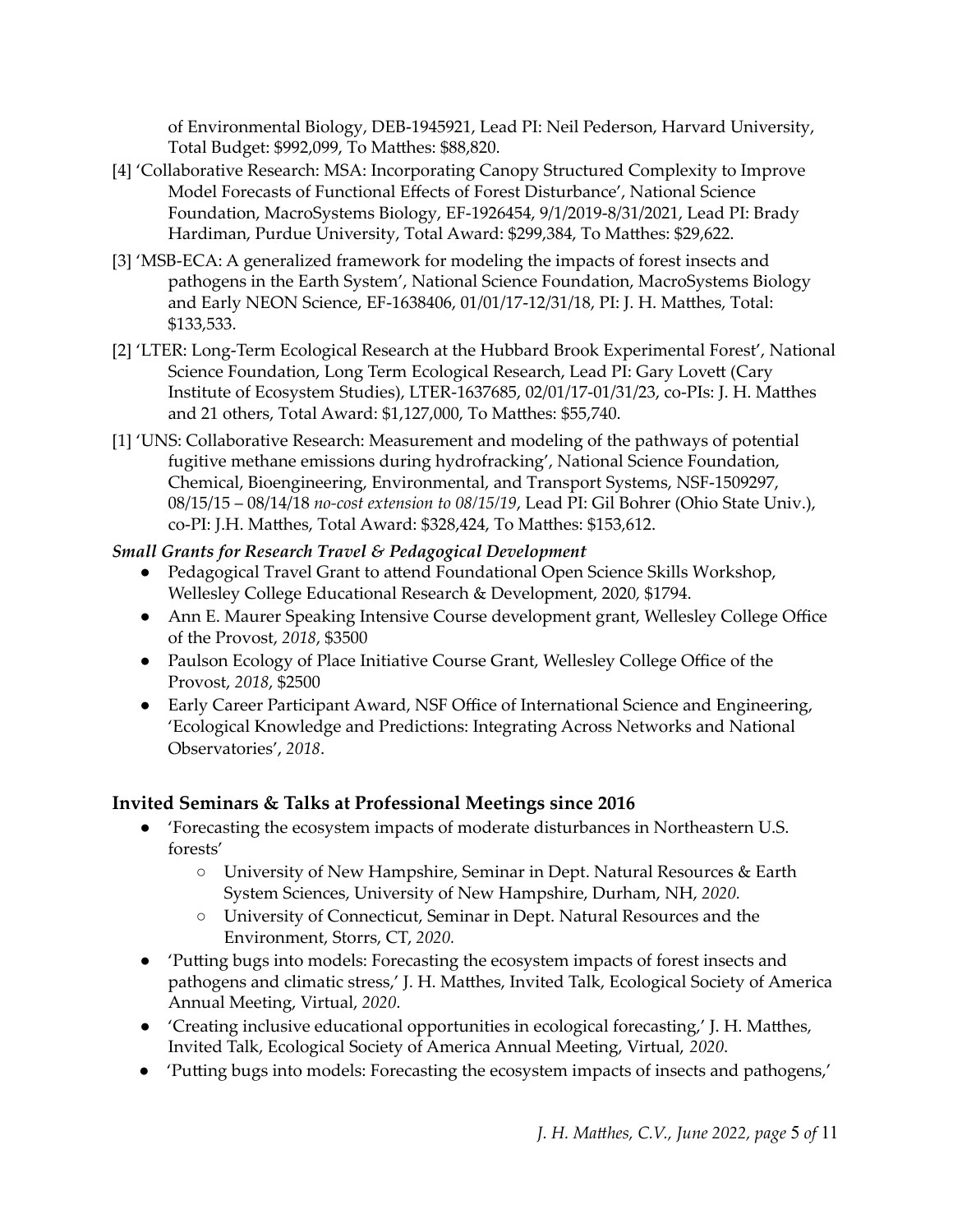- Indiana University, Environmental Science Seminar, O'Neill School of Public and Environmental Affairs, Bloomington, IN, *2019.*
- University of Wisconsin, Climate, People, and Environment Seminar, Nelson Institute for the Environment, Madison, WI, *2019.*
- Virginia Commonwealth University, Biology Department Seminar, Richmond, VA, *2019.*
- 'Recurrent defoliation from gypsy moth in southern New England forests structures near-term recovery thresholds,' J. H. Matthes, V. J. Pasquarella, S. Russell, Ecological Society of America Annual Meeting, Louisville, KY, *2019.*
- 'Using NEON resources to inspire data literacy in introductory undergraduate courses,' J. H. Matthes, Ecological Society of America Annual Meeting, Louisville, KY, *2019*.
- 'Plant-soil feedbacks and intraspecific competition drive mortality in *Quercus rubra* seedlings,' F. Jevon, S. Record, J. M. Grady, A. K. Lang, M. P. Ayres, J. H. Matthes, Ecological Society of America Annual Meeting, Louisville, KY, *2019*.
- 'Species-specific patterns in leaf litter decomposition across a forest mycorrhizal gradient,' A. K. Lang, F. Jevon, C. Vietorisz, M. P. Ayres, and J. H. Matthes, Ecological Society of America Annual Meeting, Louisville, KY, *2019.*
- 'Bridging engagement and practice: pathways toward an education in ecological forecasting,' J. H. Matthes, Invited Talk at the Ecological Forecasting Initiative Meeting, American Association for the Advancement of Science, Washington, DC, *2019*.
- 'Putting bugs into models: Simulating insects and pathogens in the Earth System,' J. H. Matthes, Invited Seminar in the Department of Ecology and Evolutionary Biology, Cornell University, Ithaca, NY, *2019*.
- 'Concurrent defoliation and drought alter near-term carbon, water, and energy exchange and recovery trajectories in forests,' J. H. Matthes, V. J. Pasquarella, S. Russell, B44B-02, American Geophysical Union Fall Meeting, *2018.*
- 'Interactions among defoliation, drought, and tree phenology determine ecosystem-atmosphere feedbacks in northeastern U.S. mesic forests,' Co-authors: S. Russell & V. Pasquarella, Ecological Society of America Annual Meeting, New Orleans, *2018.*
- 'An app-based approach to developing simulation modeling skills in an introductory organismal biology course', Association of American Colleges & Universities Project Kaleidoscope Regional Meeting, Salem, MA, *2018.*
- 'DisturbED: A generalized framework for modeling the impacts of insects and pathogens in the Earth System', Abstract B53A-0506, American Geophysical Union Fall Meeting, San Francisco, CA*, 2017.*
- 'The challenge of reconciling earth system models with ecological datasets across centuries', Invited Keynote, Gordon Research Conference: Unifying Ecology across Scales, Biddeford, ME, *2016*.
- 'The Clean Plate Club? Food Waste and Individual Responsibility', University of Vermont, Food Ethics Workshop, *2016.*
- 'Putting bugs into models: A generalized framework for modeling Earth system feedbacks with forest insects and pathogens', Cary Institute of Ecosystem Studies, Seminar, *2016*.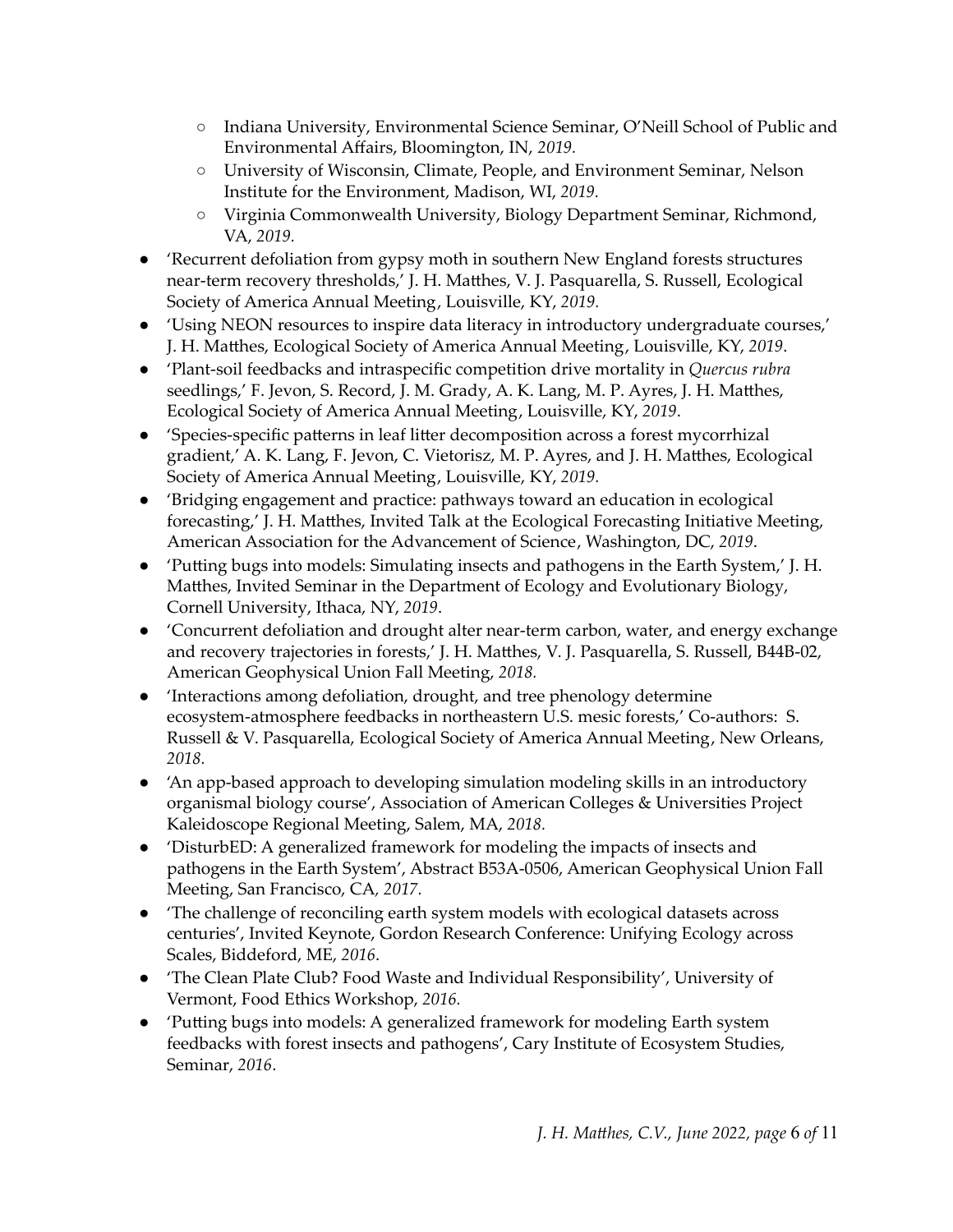● 'Ecosystems in Flux: How climatic, ecological, and anthropogenic disturbances shape ecosystem processes', Chatham University, Women in Global Change Science Series, *2016.*

### **Student Poster Presentations at Refereed Conferences since 2016**

*grey highlighted = mentored Wellesley undergraduate student; \* mentored Ph.D. student*

- 'Red oak seedling leaf damage is higher nearby mature red oak trees and influences both leaf and stem biomass ratios,' D. De La Cruz, F. V. Jevon, **J. H. Matthes**, Ecological Society of America Annual Meeting, Virtual, *2021*.
- 'Factors influencing red oak seedling survival at the northern edge of the species range', S. Wentzell-Brehme, N. Cleavitt, J. Battles, **J. H. Matthes**, Ecological Society of America Annual Meeting, Virtual, *2020.*
- 'Assessing the role of ecosystem nitrogen cycling in insect defoliation and tree recovery across multiple scales during a severe invasive insect outbreak,' E. Conrad-Rooney, A. Barker-Plotkin, V. Pasquarella, **J. H. Matthes**, Ecological Society of America Annual Meeting, Virtual, *2020.*
- 'Testing the effects of neighboring trees on temperate seedling survival and growth,' F. V. Jevon\*, A. K. Lang\*, D. De La Cruz, S. Record, J. Grady, D. Orwig, M. Ayres, **J. H. Matthes**, British Ecological Society Annual Meeting, Belfast, UK, *2019*.
- 'Fine root respiration is more strongly correlated with an acquisition-conservation functional trade-off than tree species identity,' E. Paradiso, F. Jevon\*, and **J. H. Matthes**, Ecological Society of America Annual Meeting, Louisville, KY, *2019.*
- 'Responses of ecosystem hydrology to gypsy moth defoliation in streams and watersheds,' S. M. Smith-Tripp, A. Griffith, and **J. H. Matthes**, Ecological Society of America Annual Meeting, Louisville, KY, *2019.*
- 'Variability in leaf litter decomposition across a forest mycorrhizal gradient', A. Lang\*, F. V. Jevon\*, C. Vietorisz, E. Conrad-Rooney, M. Ayres, **J. H. Matthes**, Abstract B33O-2882, American Geophysical Union Fall Meeting, Washington, DC, *2018*
- 'Partitioning sources of methane emissions near a hydraulic fracturing field in West Virginia using stable isotopes,' S. Russell, C. Vines\*, A. R. Sanchez\*, G. Bohrer, D. Johnson, **J. H. Matthes**, Abstract B41H-2812, American Geophysical Union Fall Meeting, Washington, DC, *2018*
- 'Baseline methane concentrations using eddy covariance methods near a hydraulic fracturing site,' C. Vines\*, C. R. Sanchez\*, D. Johnson, **J. H. Matthes**, S. Russell, G. Bohrer, Abstract A43P-3364, American Geophysical Union Fall Meeting, Washington, DC, *2018*
- **●** 'The role of nitrate and oxygen diffusion in enhancing dissimilatory nitrate reduction to ammonium rates in agricultural soils,' A. Sama, S. Egenriether, **J. H. Matthes**, W. H. Yang, Abstract B21L-2497, American Geophysical Union Fall Meeting, Washington, DC, *2018*
- 'Mycorrhizal communities and tree diversity effects on forest soil respiration,' A. K. Lang\*, F. Jevon\*, M. P. Ayres, **J. H. Matthes**, Ecological Society of America Annual Meeting, Portland, OR., *2017*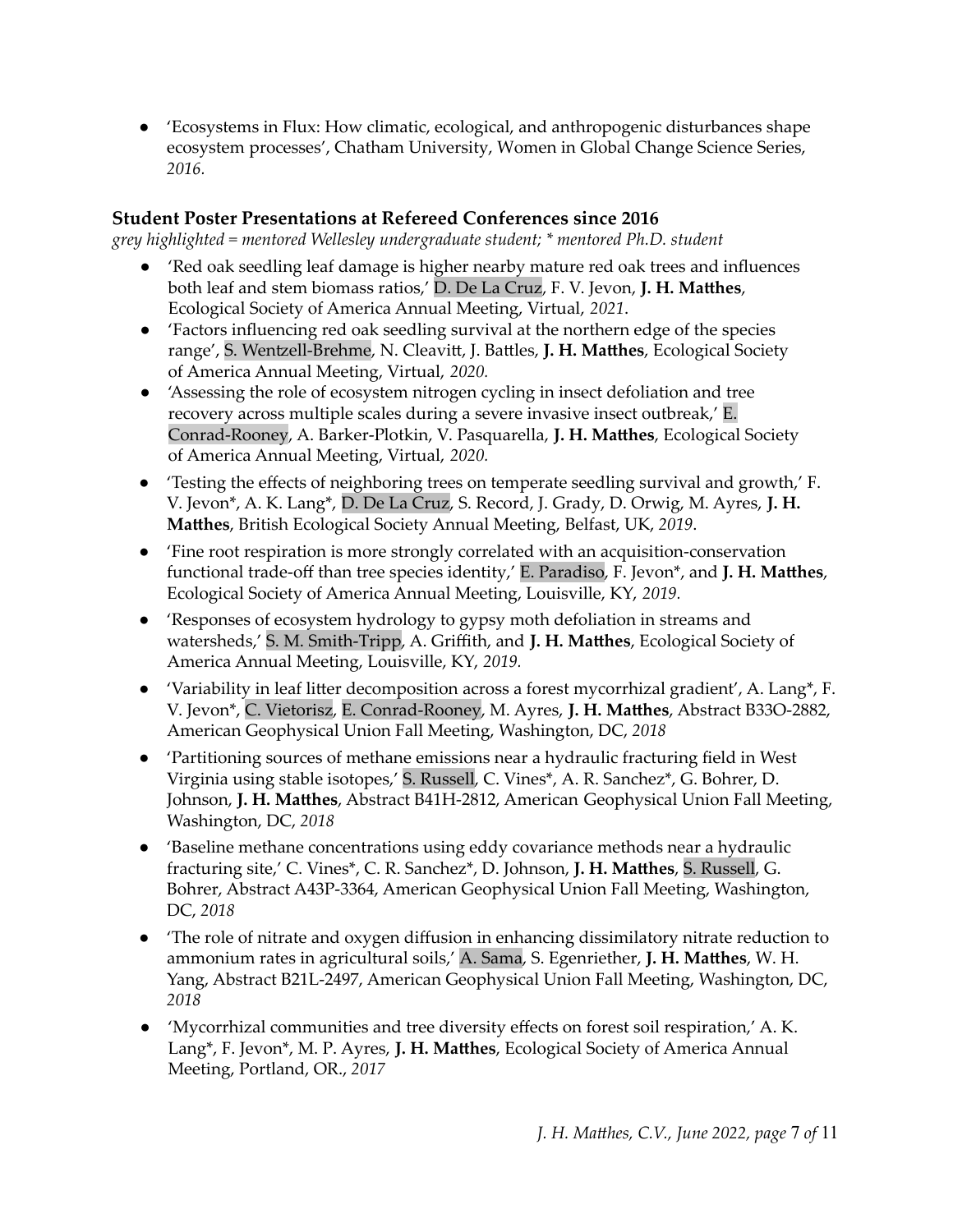● 'Tree species identity and diversity influence soil respiration in a mixed temperate forest,' Authors: F. Jevon\*, A. K. Lang\*, M. P. Ayres, **J. H. Matthes**, Ecological Society of America Annual Meeting, Portland, OR., *2017*

### **Teaching Experience**

### *Teaching at Wellesley College in the Dept. Biological Sciences (BISC) and the Dept. Environmental Studies (ES), 2016-2022*

- **BISC 111**: Organismal Biology with Laboratory, *Spring 2017-2019, 2021-2022*
- **BISC 113:** Exploration of Organismal Biology with Laboratory, *Spring 2019, 2021*
- **BISC/ES 150H:** Climate Change and Global Agriculture, *Spring 2021*
- **BISC 201**: Ecology with Laboratory, *Fall 2018, 2020-2021*
- **BISC 204**: Biological Modeling with Laboratory, *Spring 2017 & 2018*
- **BISC/ES 307**: Ecosystem Ecology with Laboratory, *Fall 2016-2018, 2020, Spring 2022*

# *Teaching at Dartmouth College in Dept. Geography, 2014-2016*

- **GEOG 8**: Life in the Anthropocene, *Winter 2015-2016*
- **GEOG 3**: The Natural Environment, *Spring 2015*

# *Published Pedagogical Resources (non-peer-reviewed)*

- **Matthes, J. H.** (2018). [Outstanding](http://dx.doi.org/10.25334/Q4HQ54) Oaks: Quercus Phenology at NEON Site[s.](http://dx.doi.org/10.25334/Q4HQ54) [NEON](https://qubeshub.org/groups/neon2018) Faculty [Mentoring](https://qubeshub.org/groups/neon2018) Networ[k,](https://qubeshub.org/groups/neon2018) Quantitative Undergraduate Biology Education and Synthesis. [doi:10.25334/Q4HQ54](http://dx.doi.org/10.25334/Q4HQ54)
- **Matthes, J. H.** (2018), 'Modeling the Mechanisms of Evolution,' https://qubeshub.org/resources/evopopulations
- **Matthes, J. H.** (2018), 'Investigating Trade-offs among Mammal Traits,' https://qubeshub.org/resources/mammaltraits

# **Student Advising & Mentoring**

# *Graduate Students*

- **Dartmouth Ecology, Evolution, Environment, & Society Ph.D. Program:**
	- Chelsea Vario Petrenko, Dissertation Committee, Ph.D. awarded *June 2015*
	- Fiona Jevon, Ph.D. Dissertation Advisor, Ph.D awarded *June 2020*
		- *Currently Postdoctoral Fellow at Yale University*
	- Ashley Lang, Ph.D. Dissertation Advisor, Ph.D. awarded *August 2020*
		- *Currently NSF Postdoctoral Fellow at Indiana University*

# *Undergraduate Students since 2014*

- **Major Advisor for Senior Honors Theses at Wellesley College**
	- 2021 (Spring-Fall): Sarah Elizabeth Stockman, *Biological Sciences*
	- 2020-2021: Dayna De La Cruz, *Biological Sciences;* Sage Wentzell-Brehme, *Environmental Studies*
	- 2019-2020: Emma Conrad-Rooney, *Biological Sciences*
	- *2*018-2019: Andrea Sama, *Biochemistry*; Sarah Smith-Tripp, *Geosciences*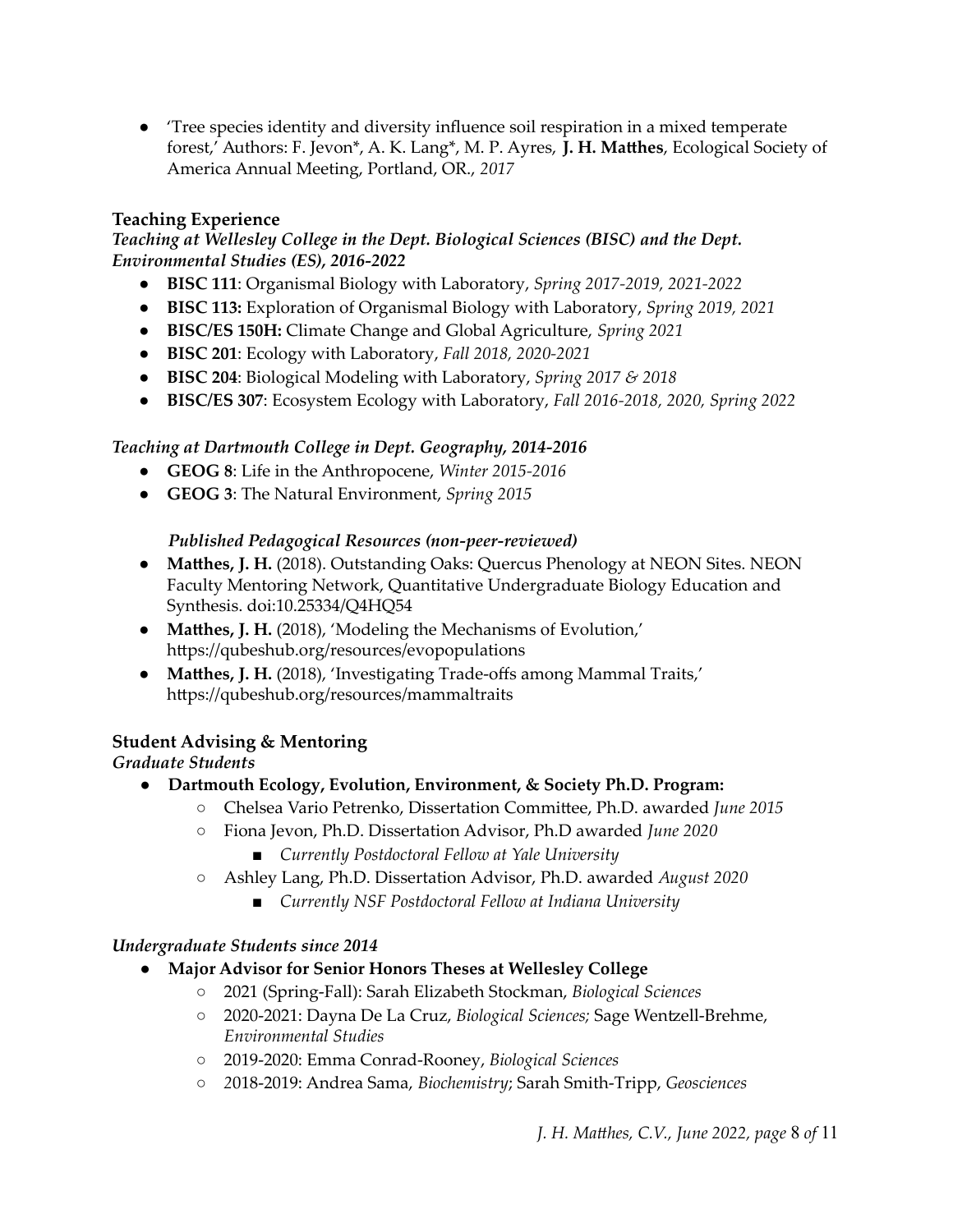- 2017-2018: Emily Neel, *Environmental Studies*
- **Committee Member for Senior Theses at Wellesley College**
	- 2021-2022: QQ Chua, *Biological Sciences*
	- 2020-2021: Hanamei Shao, *Biological Sciences;* Isabella Valencia, *Environmental Studies*
	- 2019-2020: Eva Paradiso, *Environmental Studies*; Lauren Tso, *Biological Sciences*
	- 2018-2019: Nathalie Bolduc, *Environmental Studies*
- **● Undergraduate Research Mentor** through the Wellesley Science Center Summer Program, Sophomore Early Research Program, Independent Study for Credit, or paid Work Study Positions
	- Amaya Allen '18, Summer 2017
	- Lacey Berg '21, Fall 2018 Spring 2019
	- Emma Boxer '24, Spring 2022
	- Isabella Brunet '24, Spring 2022
	- Sulaikha Buuh '20, Summer 2017 Spring 2018
	- Irina Chen '18, Fall 2016 Spring 2018
	- Jennifer Chien '19, Fall 2018 Spring 2019
	- Isabella Chung '24, Fall 2021 present
	- Emma Conrad-Rooney '20, Fall 2016 Spring 2020
	- Abigail Conte '20, Fall 2017- Spring 2019
	- Dayna De La Cruz '21, Summer 2019 Spring 2021
	- Kat D'Hennezel '21, Fall 2018 Spring 2019
	- Amandine Fromont '17, Spring 2017
	- Caroline Harper '17, Fall 2016 Spring 2017
	- Amanda Hernandez '18, Summer 2016
	- Diana Hernandez '21, Fall 2018 Spring 2019
	- Erica Huang '20, Fall 2017 Spring 2019
	- Carolina Jimenez '21, Fall 2018 Spring 2019
	- Lara Jones '18, Fall 2017 Spring 2018
	- Lyba Khan '20, Summer 2017 Spring 2018
	- Prapti Koirala '19, Summer 2016 Spring 2017
	- Annalise Michaelson '21, Fall 2018
	- Marisy Nieto '24, Fall 2020 Spring 2022
	- Eva Paradiso '20, Summer 2018 Spring 2019
	- Katelyn Pearson '23, Fall 2021 Spring 2022
	- Sarah Russell '17, Fall 2016 Spring 2017, Post-Bacc 2017-2018
	- Andrea Sama '19, Fall 2017 Spring 2019
	- Sarah Elizabeth Stockman '21, Fall 2020 present
	- Jaime Tracewell '23, Summer 2020 present
	- Lauren Tso '20, Summer 2018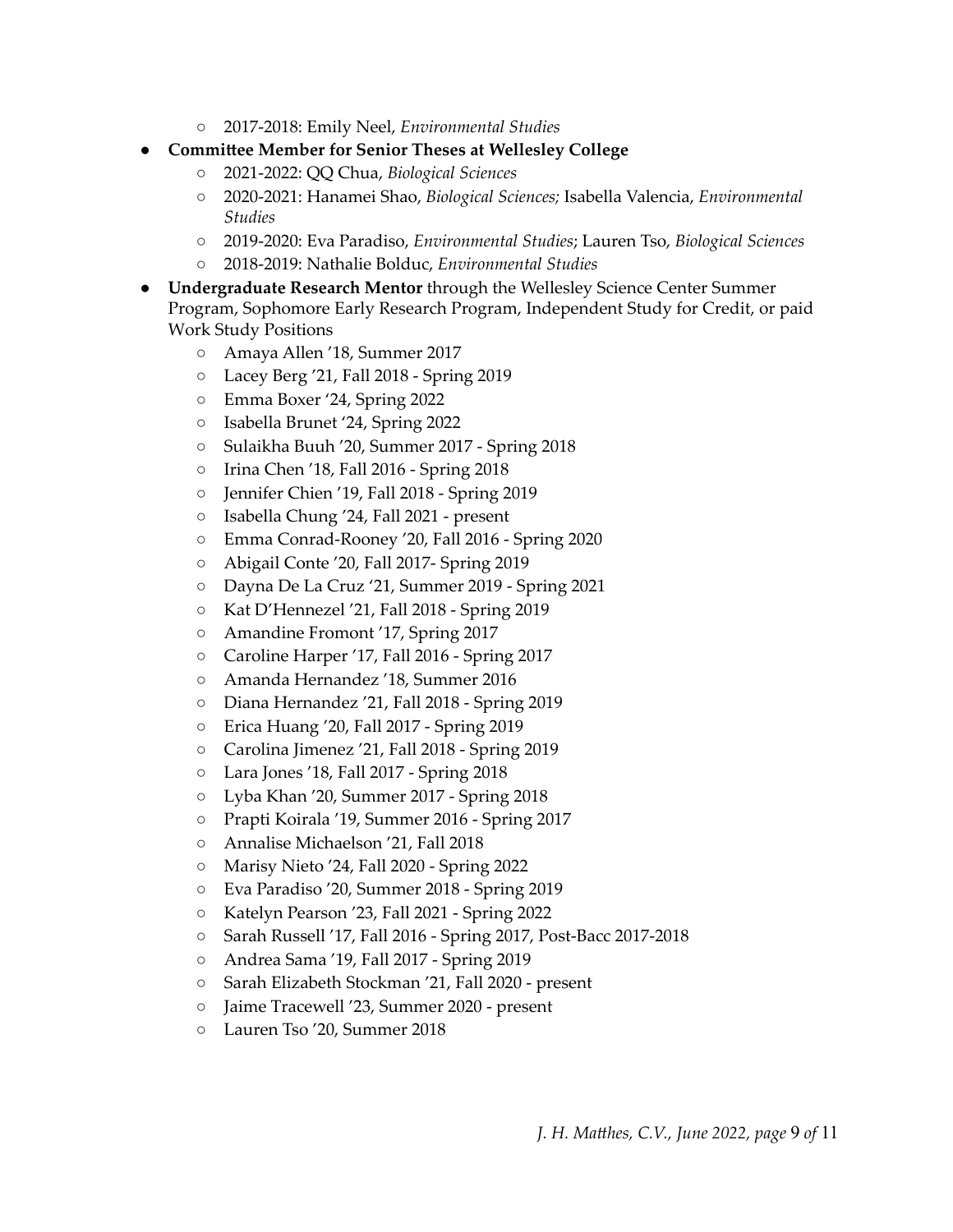### **Professional Service**

*Production of Science Scholarship*

- **Editorial Board Member,** *Agricultural and Forest Meteorology,* 'an international journal for the publication of original articles and reviews on the inter-relationship between meteorology, agriculture, forestry, and natural ecosystems', *2016-present*
- **Editorial Board Member,** *Frontiers in Forests and Global Change*, 'publishes rigorously peer-reviewed research across the field of forest science – spanning from molecules to ecosystems to the biosphere, to inform and promote the sustainable management of the worlds forests.', *2018-present*
- **Peer Reviewer for Journal Articles***: Agricultural and Forest Meteorology, Atmospheric Environment*, *Biogeosciences*, *Boreal Environmental Research*, *Ecological Applications*, *Ecology Letters*, *Environmental Informatics*, *Environmental Research Letters*, *Forest Ecology and Management, Functional Ecology*, *Geographic Research*, *Global Change Biology*, *Journal of Forest Research*, *Journal of Geophysical Research*, *Journal of Plant Nutrition and Soil Science*, *PLoS One*, *Remote Sensing*, *Remote Sensing of Environment*, *Soil Science Society of America Journal*

### ● **Peer Reviewer for External Grant Proposals***:*

- Panel Reviewer, National Science Foundation, BIO Division of Environmental Biology Ecosystems Sciences panel, *2022*
- Ad-Hoc Reviewer, National Science Foundation, Mid-scale Research Infrastructure-2 Program, *2021*
- Ad-Hoc Reviewer, National Science Foundation, BIO DEB Population and Community Ecology Cluster, *2017*; SBE Geography and Spatial Sciences Program, *2018*
- Reviewer, Estonian Research Council (ETAg) Basic Research Proposal, *2017*
- Ad-Hoc Reviewer, Helmholz Association, Helmholz Young Investigators Group Research Proposals (German Early Career Award), *2017*
- Ohio State Wetland Restoration Program, *2016*
- National Science Foundation, Graduate Research Fellowship Program, *2015*
- California State Dept. Fish & Wildlife, Wetlands Restoration for Greenhouse Gas Reduction Program, *2015*

### *Professional Societies Service*

- Member, American Geophysical Union, *2008-present*
- Member, Ecological Society of America, *2008-present*
- Primary Convener, B13L/B14D/B23E: Observing and Predicting Impacts from Ecological and Climatological Disturbances, AGU Fall Meeting *2014*
- Outstanding Student Paper Award Liaison, Session B29A: Observing and Predicting Impacts from Ecological and Climatological Disturbances, AGU Fall Meeting *2014*
- Co-Convener, Sessions B11H/B12A/B13K/B21A: Biosphere-Atmosphere Greenhouse Gas Fluxes in Terrestrial Ecosystems I/II/III/IV, AGU Fall Meeting *2013*